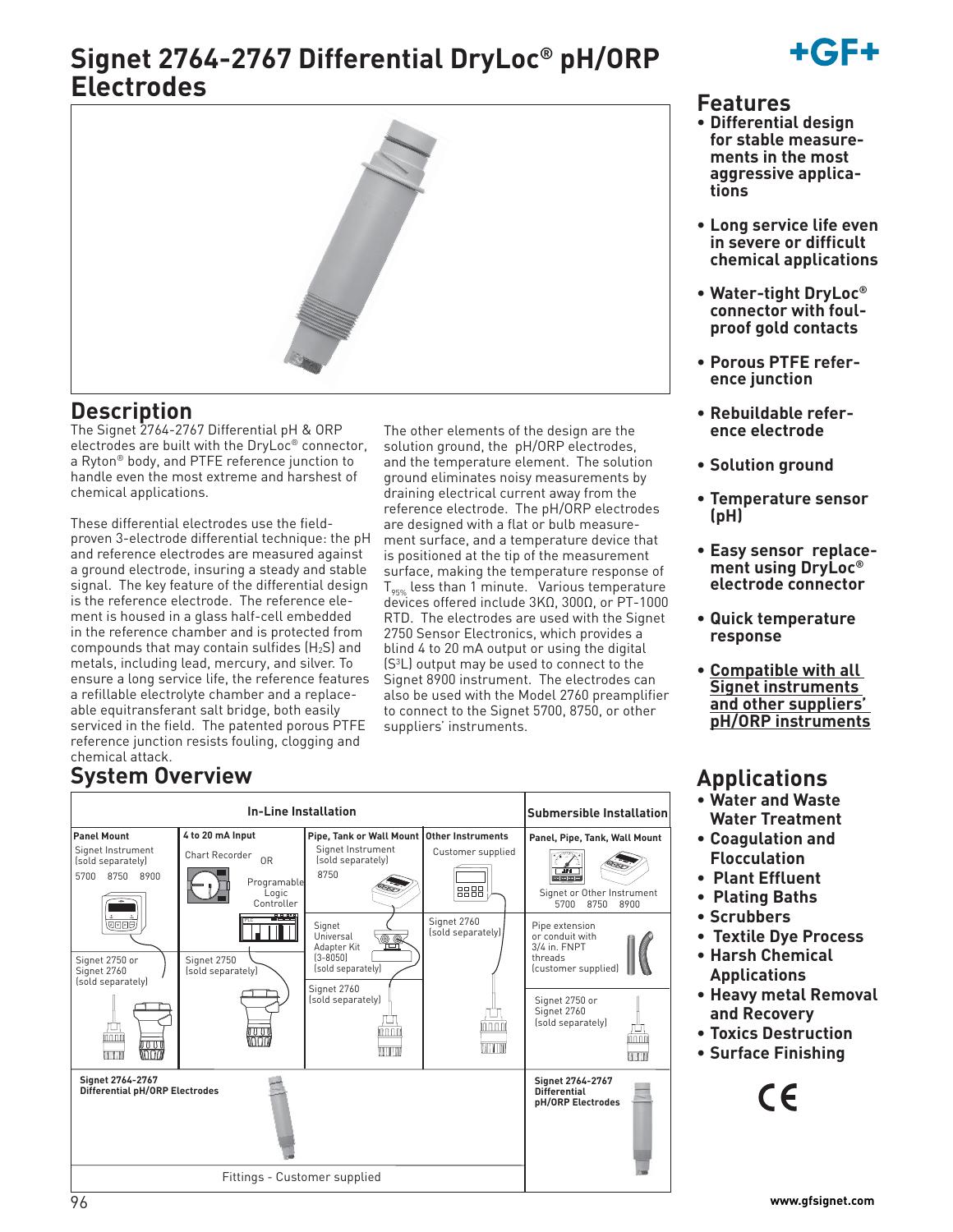

### **Electrode Key Feaures and Benefits:**

- Glass encased reference electrode protects the Ag/AgCl (silver/silver chloride) element from reacting with certain chemical compounds that typically leach into the reference chambers. Keeps the pH/ORP reading stable.
- Large volume reference electrolyte chamber resists dilution over time for a long service life. Chamber is refillable.
- Salt Bridge serves as a double reference junction and is the first line of defense to keep out process chemicals from the reference electrolyte chamber. It is built with a porous PTFE reference junction which is highly compatible to chemicals , resists

fouling and build-up of dirt.

- Ryton<sup>®</sup> body for chemical compatibility to most harsh chemicals. Also able to withstand high temperatures.
- DryLoc® connector with corrosion resistant gold pins for quick and easy sensor removal.
- Capillary TC (temperature sensor) embedded in tip of pH/ORP electrode for quicker temperature response than most other electrodes on the market.

Electrode Cut-away View



#### **Model 2764-2767 Electrode Compatibility to Sensors, Preamplifiers, and Instruments**

|                          |            | <b>Compatible Signet Instruments</b> |                                     |                                     |                               |                                 |                                                                |                                                                      |
|--------------------------|------------|--------------------------------------|-------------------------------------|-------------------------------------|-------------------------------|---------------------------------|----------------------------------------------------------------|----------------------------------------------------------------------|
|                          |            | Sensor Temp.<br>Element**            | 5700                                | 8750                                | 8900                          | <b>PLC</b>                      | <b>Other Mfg's Instruments</b><br>with internal preamplifiers* | Other Mfg's Instruments requiring<br>external preamplified signals** |
|                          | $2764 - 1$ | 3 Kohm                               | $2760 - 1, -2$<br>$-11$ , or $-21$  | $2760 - 1, -2$<br>$-11$ , or $-21$  |                               |                                 |                                                                | 2760-1, -2, -11, or -21                                              |
|                          | $2764 - 2$ | PT 1000                              |                                     |                                     | any 2750 w/<br>digital output | any 2750 w/4 to<br>20 mA output |                                                                | 2760-1, -2, -11, or -21                                              |
|                          | 2764-3     | 300 ohm                              |                                     |                                     |                               |                                 |                                                                | 2760-1, -2, -11, or -21                                              |
| Electrodes<br>Compatible | 2765-1     | 10 Kohm                              | $2760 - 1, -2$<br>$-11$ , or $-21$  | $2760 - 1, -2,$<br>$-11$ , or $-21$ | any 2750 w/<br>digital output | any 2750 w/4 to<br>20 mA output | Differential sensors                                           | 2760-1, -2, -11, or -21                                              |
|                          | 2765-2     | PT 1000                              |                                     |                                     |                               |                                 | must use preamplifier                                          | 2760-1, -2, -11, or -21                                              |
|                          | 2765-3     | 300 ohm                              | ٠                                   |                                     | ٠                             |                                 | at sensor location;                                            | $2760 - 1$ , $-2$ , $-11$ , or $-21$                                 |
|                          | 2766-1     | 3 Kohm                               | $2760 - 1, -2$<br>$-11$ , or $-21$  | $2760-1, -2,$<br>$-11$ , or $-21$   |                               |                                 | otherwise, sensor signal<br>will be too erratic due to         | 2760-1, -2, -11, or -21                                              |
|                          | 2766-2     | PT 1000                              |                                     |                                     | any 2750 w/<br>digital output | any 2750 w/4 to<br>20 mA output | high impedance signals                                         | 2760-1, -2, -11, or -21                                              |
|                          | 2766-3     | 300 ohm                              | $\sim$                              |                                     |                               |                                 |                                                                | 2760-1, -2, -11, or -21                                              |
|                          | $2767 - 1$ | 10 Kohm                              | $2760 - 1, -2,$<br>$-11$ , or $-21$ | $2760 - 1, -2,$<br>$-11$ , or $-21$ | any 2750 w/<br>digital output | any 2750 w/4 to<br>20 mA output |                                                                | 2760-1, -2, -11, or -21                                              |
|                          | $2767 - 2$ | PT 1000                              | ÷.                                  |                                     |                               |                                 |                                                                | 2760-1, -2, -11, or -21                                              |
|                          | 2767-3     | 300 ohm                              | ۰                                   |                                     |                               |                                 |                                                                | 2760-1, -2, -11, or -21                                              |

\*Must have internal preamplifier in instrument

\*\*Must use sensor with compatible temperature element; contact technical service for questions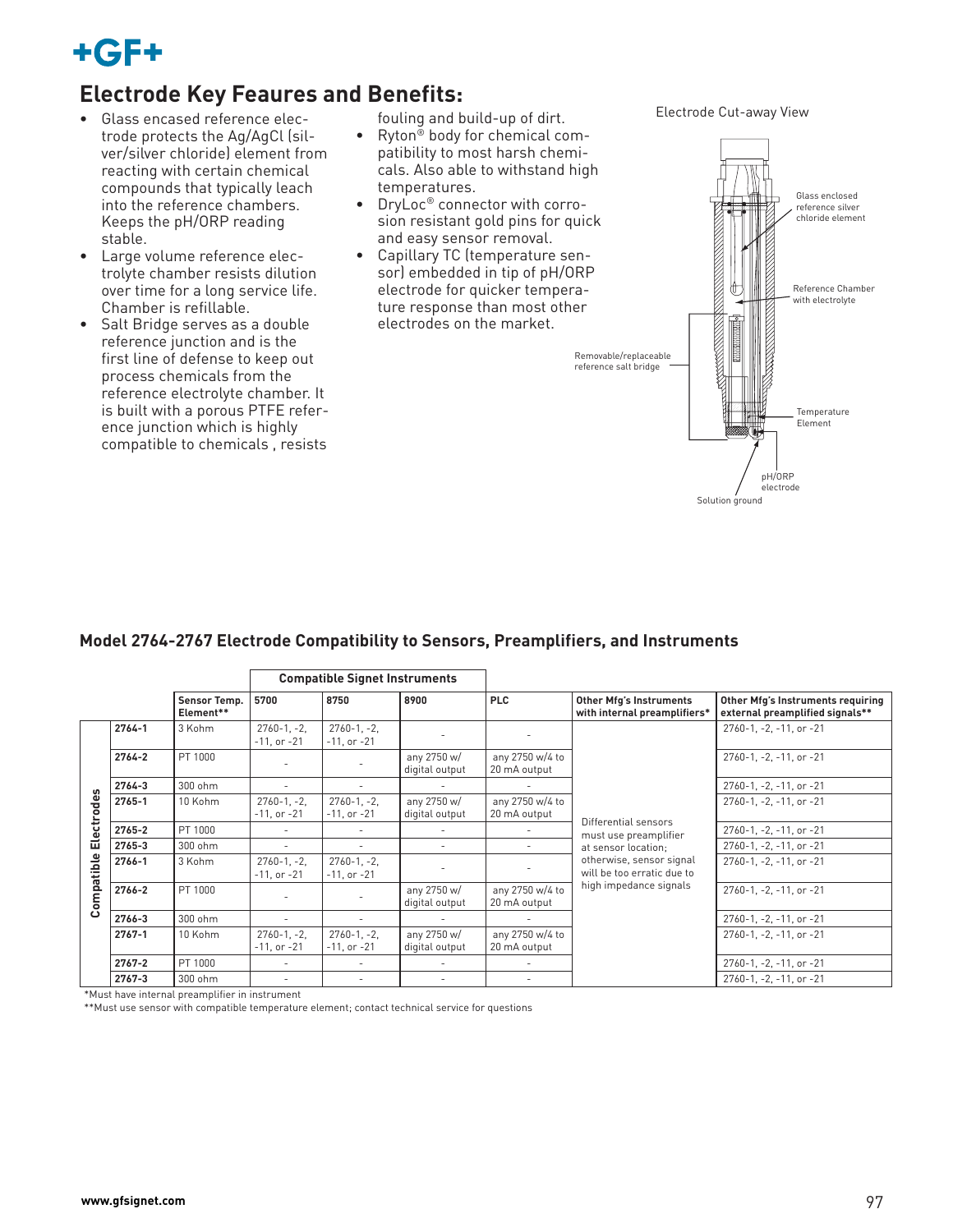## **Specifications**

#### **General**

Compatibility: Signet 2750 and 2760 Operating Range:

• 2764/2766: 0 to 14 pH

• 2765/2767: +/-1500 mV (ORP)

Pipe Size Range: 1 inch and up.

#### Mounting:

- In-line/vertical mounting: Use sensor 1 inch threads. Sensor must be mounted at least 15 degrees above the horizontal axis.
- Submersible mounting: Use threads on Model 2750 or 2760; requires 3/4 inch NPT or ISO7-1/ 3/4 inch male threaded extension.

Reference:

Electrolyte:

 3.5 M KCl, solidified acrylamide gel Element: Ag/AgCl

Temperature Sensor:

• pH: 3KΩ, PT1000 RTD, or 300Ω

• ORP: 10 KΩ, PT1000 RTD, or 300Ω Temperature response time:  $\tau_{\text{gas}}$  < 1 min.

Primary Functions:

- 2764 and 2765: Flat surface resists fouling
- 2766 and 2767: Bulb surface for general use

#### **Wetted Materials:**

Body: Ryton® Reference junctions: PTFE Sensing surface:

- Glass membrane: (pH)
- Platinum: (ORP)
- O-rings: FPM

Solution ground: carbon graphite

#### **Max. Temperature/Pressure rating:**

Operating Temperature: 0°C to 95°C (32°F to 203°F)

Max. Operating Pressure:

 6.89 bar (100 psi) @ 95°C (203°F) Storage Temperature: > 0°C (32°F)

#### **Shipping Weight:** 0.25 kg (0.55 lbs.)

#### **Standards & Approvals**

- CE
- Manufactured under ISO 9001:2000 for Quality and ISO 14001:2004 for Environmental Management

### **Dimensions**

+161 FH



A differential electrode solves many common problems typically experienced by standard pH/ORP electrodes at troublesome measuring points. See the table below to find the common problem, cause and effect, and the Differential pH/ORP electrode solution.

| Standard pH/ORP electrode problem:                        | <b>Cause and Effect</b>                                                                                                                                                                                                                                                                                          | The Differential Electrode Solves the Problem!                                                                                                                                                              |
|-----------------------------------------------------------|------------------------------------------------------------------------------------------------------------------------------------------------------------------------------------------------------------------------------------------------------------------------------------------------------------------|-------------------------------------------------------------------------------------------------------------------------------------------------------------------------------------------------------------|
| Reading slowly drifts over time and/or<br>responds slowly | • Chemical attack from Hq++, Cu+, Pb++,<br>ClO4- or other compounds which dilute the<br>KCl reference electrolyte concentration.                                                                                                                                                                                 | • Salt bridge will slow or stop attack. If attack-<br>ing ions penetrate the salt bridge and affect the<br>KCI, simply refill KCI solution                                                                  |
|                                                           | • Reference junction gets clogged from<br>oils, grease, and dirt from the process.                                                                                                                                                                                                                               | • Readings do not drift due to stable differential<br>reference design, however may require cleaning<br>or replacement of the salt bridge if electrode<br>gets too dirty.                                   |
| Reading slowly drifts over time and/or<br>becomes erratic | • Chemical attack of the Aq+ reference bil-<br>let from Br-, I-, CN-, and S- compounds.                                                                                                                                                                                                                          | . Will not affect electrode due to Aq+ element<br>protected in glass encased reference electrode.                                                                                                           |
|                                                           | • Clogged reference and slowed reading<br>from silver compounds forming on the<br>inside of the reference electrode from Aq+<br>of reference element reacting and precipi-<br>tating AgS, AgBr, AgI, AgCN, or other silver<br>compounds.                                                                         | • Will not affect electrode due to Aq+ element<br>protected in glass encased reference electrode                                                                                                            |
| Reading suddenly and unexpectedly<br>shifts               | • Stray electrical currents in the process<br>liquid; Aq+ reference element picks up cur-<br>rent and shifts reference reading, resulting<br>in shifted pH reading. The Aq+ element will<br>eventually become totally stripped. Pro-<br>cess must be properly grounded or place<br>metal rod close to electrode. | . Will not affect electrode due to Aq+ element<br>protected in glass encasement; also, electrode<br>has a built in solution ground, so if there is a<br>stray current, it will not be seen by the electrode |

#### **Application Tips:**

- Use the flat glass electrodes when a self-cleaning feature is desired; especially useful in applications with abrasive chemicals.
- Use bulb electrodes for general purpose applications
- ORP electrodes are generally used for chemical reaction monitoring, not control.
- Ensure that electrode materials are chemically compatible with the process liquid.